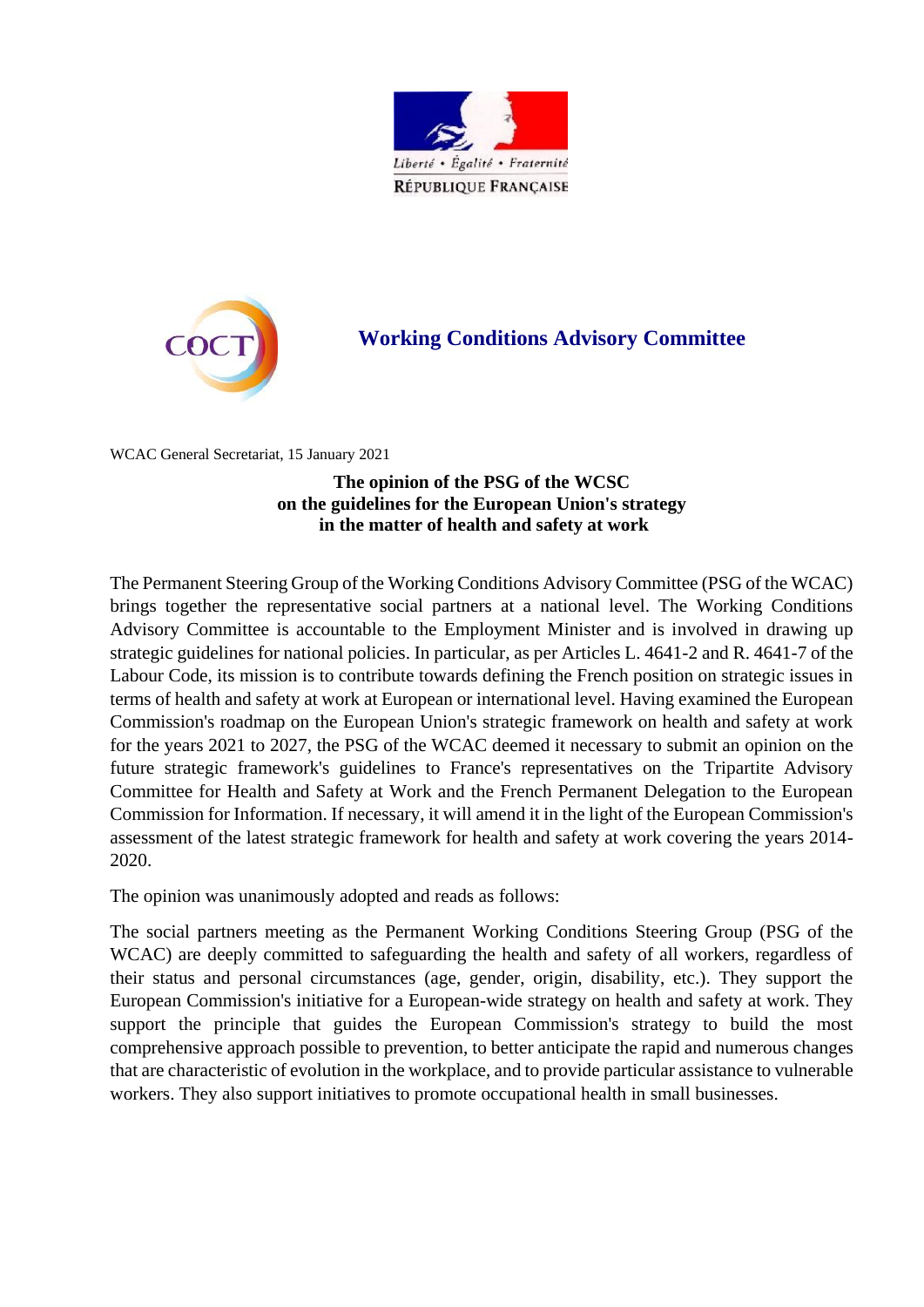They are deeply convinced that health and safety at work means that working conditions be examined, that specific action is taken in respect of those workers most exposed to risks, and that a culture of prevention is established in all businesses. This culture of prevention must be able to develop through constant dialogue between management and staff.

In this respect, all the parties involved express profound reservations about the standardisation procedures relating to health at work, and in particular, the ISO 45001 standards relating to health and safety at work management schemes.

The social partners would like the new European strategy in health and safety matters at work to establish the principle whereby primary operational prevention in the field of health at work and that of dialogue between the social partners should take precedence, as a constituent element in establishing prevention in businesses.

The PSG members also consider that the protection of employees must be an integral consideration when examining working conditions. It must not be based solely on a mechanical application of regulatory standards. In this respect, they would like particular attention to be paid to working conditions or arrangements in which an employee, because of his or her sex, is more exposed to risk than employees of the other sex, for example, because personal protective equipment is not adapted to his or her morphology.

The social partners consider that the new strategy should place particular emphasis on older employees vulnerable to job fatigue and workers in the digital environment.

The social partners stress that the prevention of accidents at work and occupational illnesses is based, independently of the employer's responsibility, on industrial relations and a collective effort, implying a free exchange of views on working conditions within a company.

This is also based on both the progress and quality of research and the independence of scientific evaluation. For this reason, increased vigilance is required to keep scientific evaluation free from any conflict of interest, whether objective (hierarchical or financial relationships) or subjective (personal or associative relationships, etc.).

There can be no preventive occupational health care without readily accessible, qualified health professionals and occupational health and safety officers. Moreover, the resources available to those concerned with health and safety at work must be sufficient to carry out the measures necessary to maintain workers' health, particularly in small and medium-sized businesses.